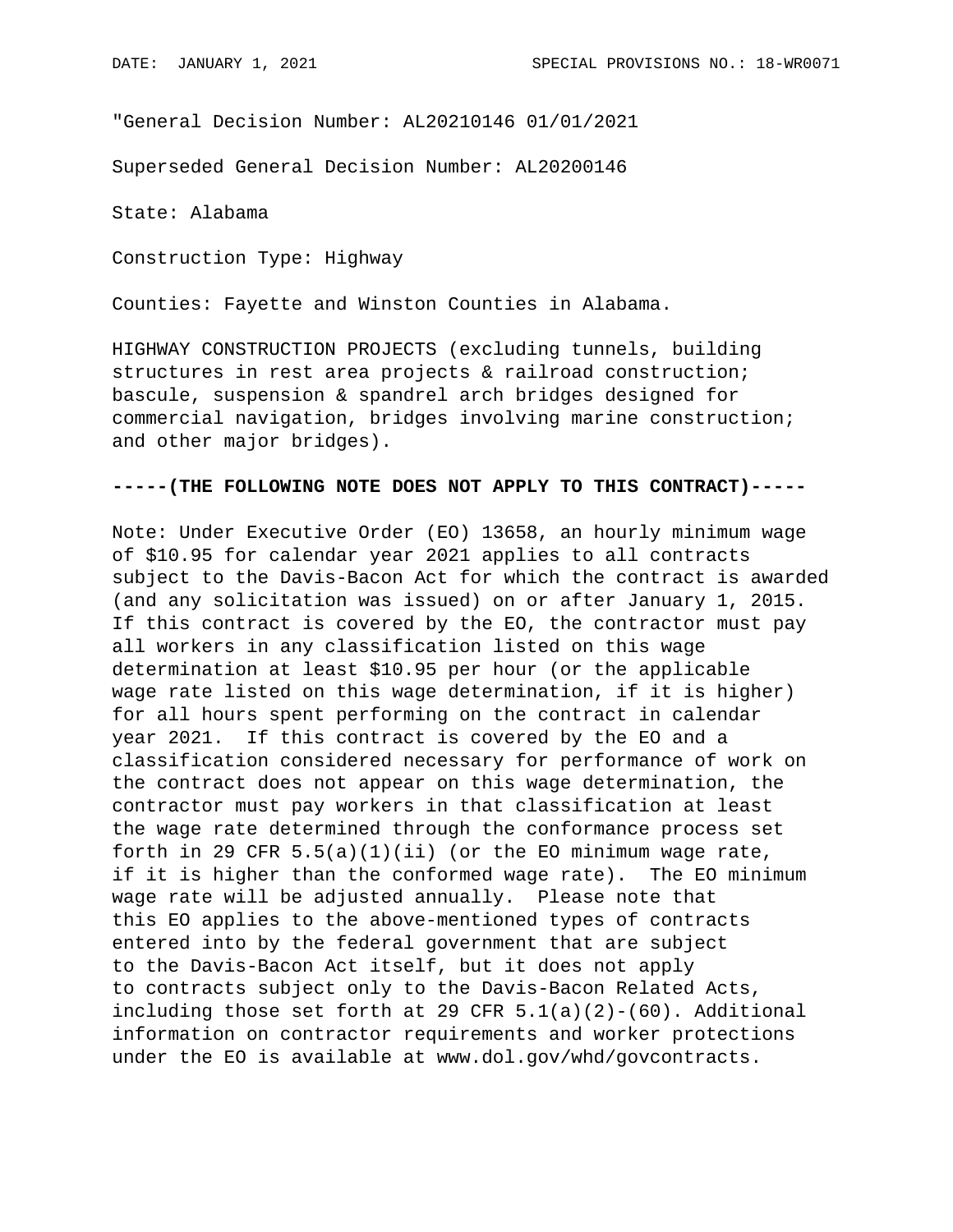Modification Number Publication Date<br>0 01/01/2021 0

SUAL2019-025 11/13/2019

|                                                                                    | Rates | Fringes |
|------------------------------------------------------------------------------------|-------|---------|
| CARPENTER (Form Work Only)\$ 15.25                                                 |       | 0.00    |
| CEMENT MASON/CONCRETE FINISHER\$ 15.50                                             |       | 0.00    |
| ELECTRICIAN\$ 20.41                                                                |       | 7.49    |
| HIGHWAY/PARKING LOT STRIPING:<br>Operator (Striping Machine)\$ 20.12               |       | 0.00    |
| IRONWORKER, REINFORCING\$ 17.05                                                    |       | 0.00    |
| LABORER GRADE CHECKER\$ 15.89                                                      |       | 0.00    |
| LABORER: Asphalt, Includes<br>Raker, Shoveler, Spreader and<br>Distributor\$ 12.35 |       | 0.00    |
| LABORER: Common or General\$ 12.41                                                 |       | 0.00    |
| LABORER: Mason Tender -<br>Cement/Concrete\$ 13.48                                 |       | 0.00    |
| LABORER: Erosion Control\$ 12.35                                                   |       | 0.00    |
| OPERATOR: Asphalt Spreader\$ 14.31                                                 |       | 0.00    |
| OPERATOR:<br>Backhoe/Excavator/Trackhoe\$ 15.97                                    |       | 0.00    |
| $\texttt{Broom/Sweeper} \ldots \ldots \ddot{S} 12.52$<br>OPERATOR:                 |       | 0.00    |
| Bulldozer\$ 15.64<br>OPERATOR:                                                     |       | 0.00    |
| Crane\$ 24.98<br>OPERATOR:                                                         |       | 0.00    |
| Distributor\$ 16.10<br>OPERATOR:                                                   |       | 0.00    |
| $Grader/Blade \ldots$ \$ 17.85<br>OPERATOR:                                        |       | 0.00    |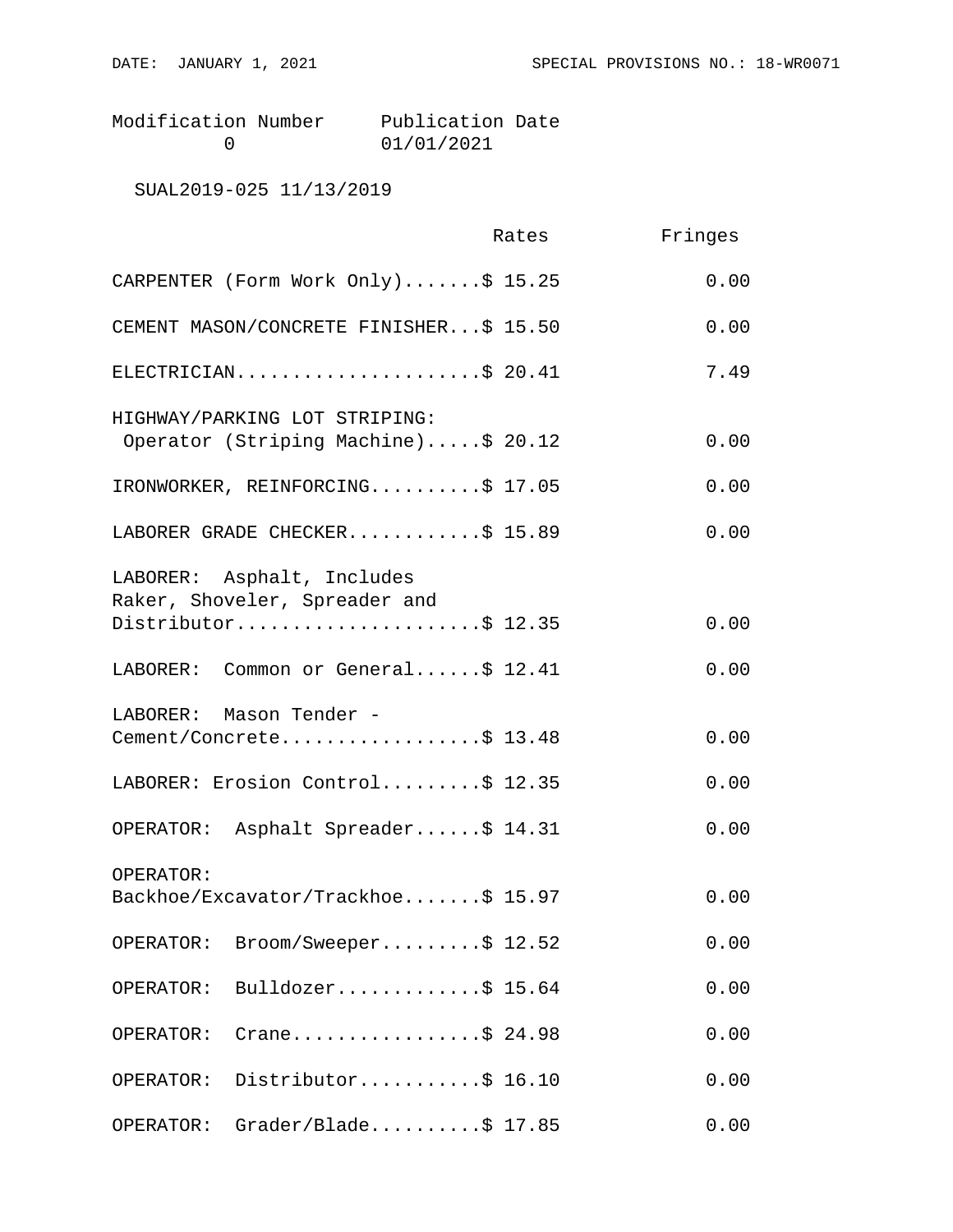|                                                            | $OPERATOR: Loader.$ \$ 15.04                                  |                 | 0.00 |  |
|------------------------------------------------------------|---------------------------------------------------------------|-----------------|------|--|
|                                                            | OPERATOR: Mechanic\$ 17.65                                    |                 | 0.00 |  |
|                                                            | OPERATOR: Milling Machine\$ 12.72                             |                 | 0.00 |  |
|                                                            | OPERATOR: Paver (Asphalt,<br>Aggregate, and Concrete)\$ 16.39 |                 | 0.00 |  |
|                                                            | OPERATOR: Roller\$ 14.50                                      |                 | 0.00 |  |
|                                                            | TRAFFIC CONTROL: Flagger\$ 13.24                              |                 | 0.00 |  |
| TRAFFIC CONTROL:<br>Laborer-Cones/<br>Barricades/Barrels - |                                                               |                 |      |  |
|                                                            | Setter/Mover/Sweeper\$ 12.76                                  |                 | 0.00 |  |
|                                                            | TRUCK DRIVER: Dump Truck\$ 12.99                              |                 | 0.00 |  |
|                                                            | TRUCK DRIVER: Flatbed Truck\$ 15.72                           |                 | 0.00 |  |
|                                                            | TRUCK DRIVER: Lowboy Truck\$ 15.88                            |                 | 0.00 |  |
|                                                            | TRUCK DRIVER: Water Truck\$ 12.95<br>-----------------        | --------------- | 0.00 |  |
|                                                            |                                                               |                 |      |  |

WELDERS - Receive rate prescribed for craft performing operation to which welding is incidental.

================================================================

Note: Executive Order (EO) 13706, Establishing Paid Sick Leave for Federal Contractors applies to all contracts subject to the Davis-Bacon Act for which the contract is awarded (and any solicitation was issued) on or after January 1, 2017. If this contract is covered by the EO, the contractor must provide employees with 1 hour of paid sick leave for every 30 hours they work, up to 56 hours of paid sick leave each year. Employees must be permitted to use paid sick leave for their own illness, injury or other health-related needs, including preventive care; to assist a family member (or person who is like family to the employee) who is ill, injured, or has other health-related needs, including preventive care; or for reasons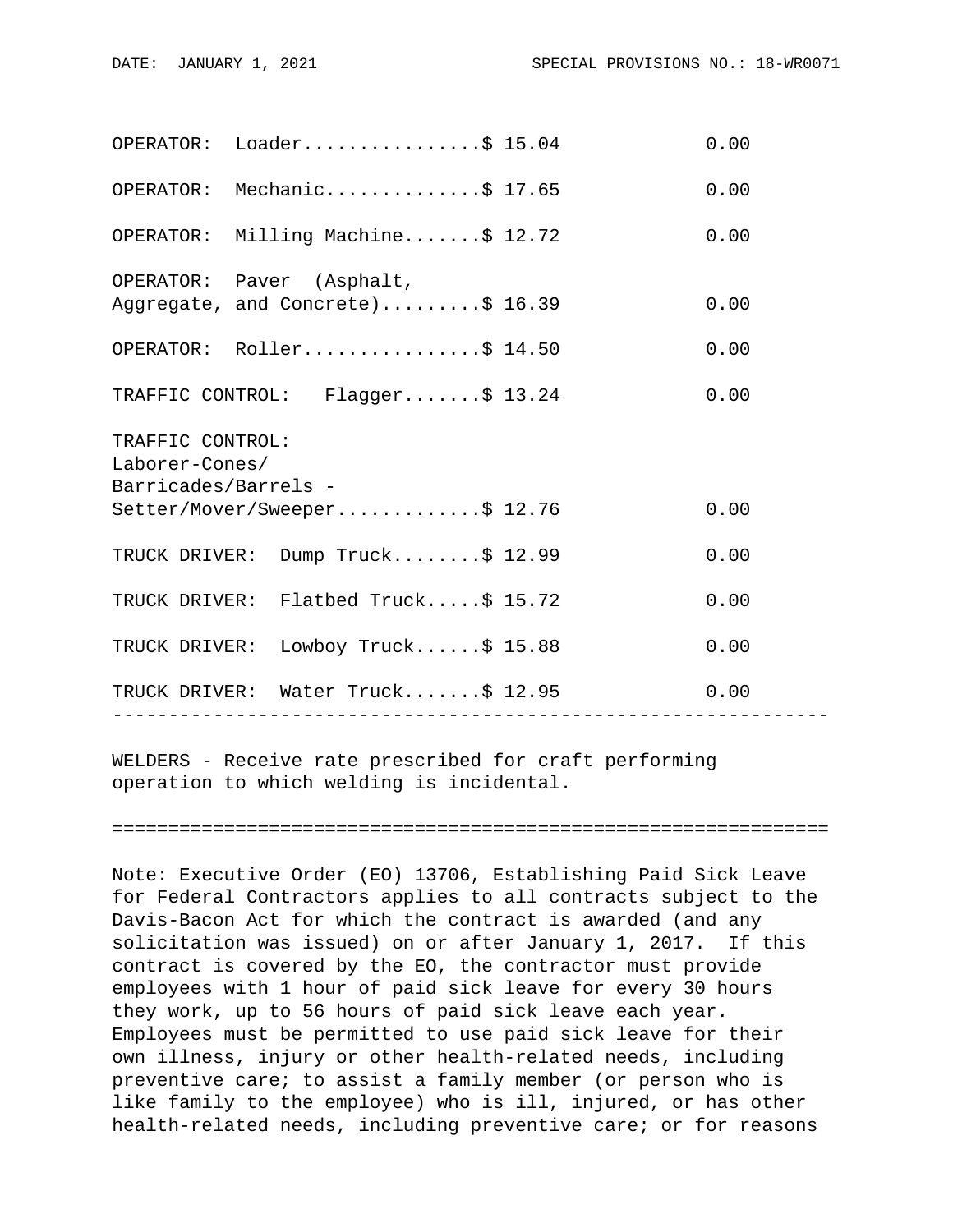resulting from, or to assist a family member (or person who is like family to the employee) who is a victim of, domestic violence, sexual assault, or stalking. Additional information on contractor requirements and worker protections under the EO is available at www.dol.gov/whd/govcontracts.

Unlisted classifications needed for work not included within the scope of the classifications listed may be added after award only as provided in the labor standards contract clauses (29CFR 5.5 (a) (1) (ii)).

----------------------------------------------------------------

The body of each wage determination lists the classification and wage rates that have been found to be prevailing for the cited type(s) of construction in the area covered by the wage determination. The classifications are listed in alphabetical order of ""identifiers"" that indicate whether the particular rate is a union rate (current union negotiated rate for local), a survey rate (weighted average rate) or a union average rate (weighted union average rate).

Union Rate Identifiers

A four-letter classification abbreviation identifier enclosed in dotted lines beginning with characters other than ""SU"" or ""UAVG"" denotes that the union classification and rate were prevailing for that classification in the survey. Example: PLUM0198-005 07/01/2014. PLUM is an abbreviation identifier of the union which prevailed in the survey for this classification, which in this example would be Plumbers. 0198 indicates the local union number or district council number where applicable, i.e., Plumbers Local 0198. The next number, 005 in the example, is an internal number used in processing the wage determination. 07/01/2014 is the effective date of the most current negotiated rate, which in this example is July 1, 2014.

Union prevailing wage rates are updated to reflect all rate changes in the collective bargaining agreement (CBA) governing this classification and rate.

Survey Rate Identifiers

Classifications listed under the ""SU"" identifier indicate that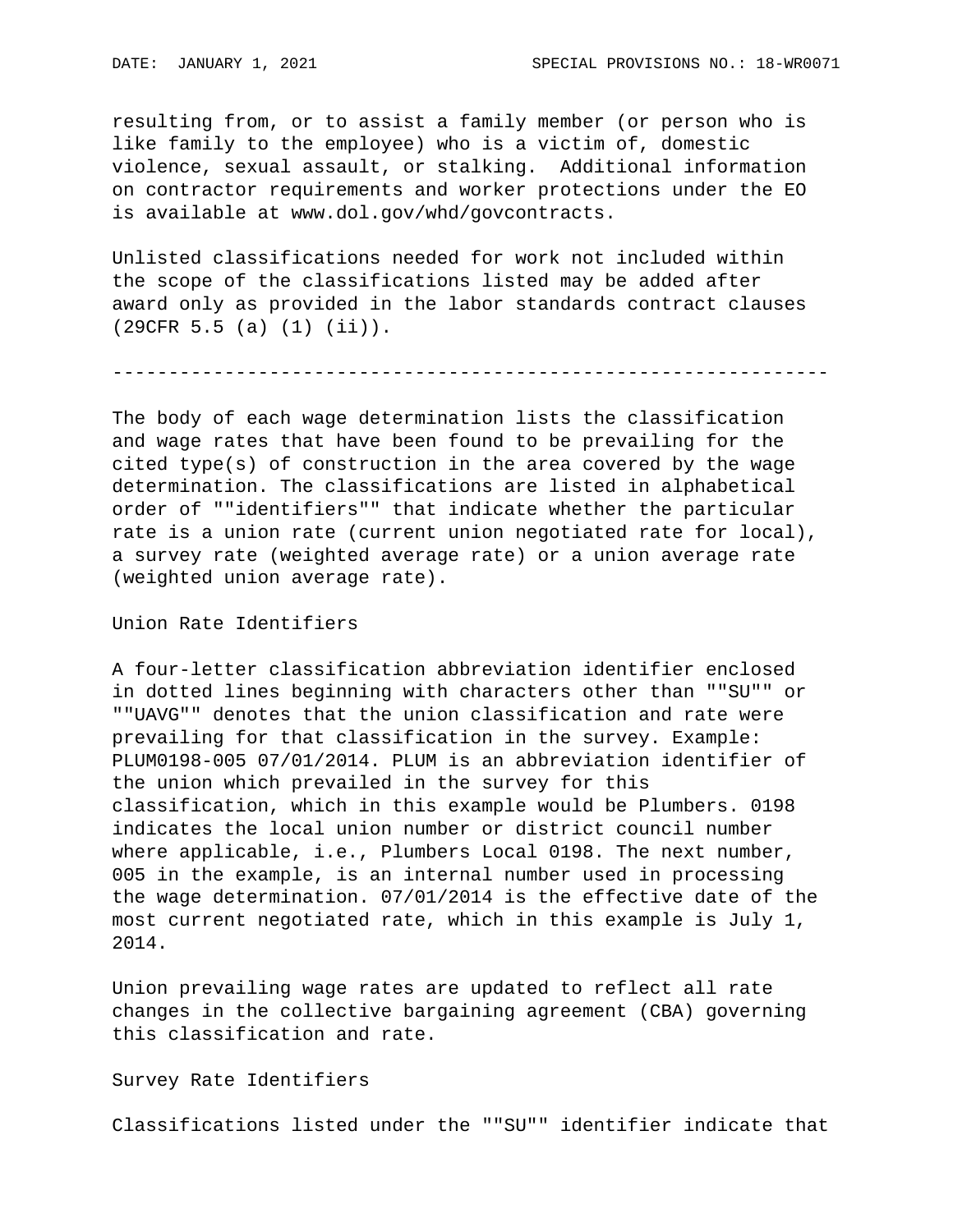no one rate prevailed for this classification in the survey and the published rate is derived by computing a weighted average rate based on all the rates reported in the survey for that classification. As this weighted average rate includes all rates reported in the survey, it may include both union and non-union rates. Example: SULA2012-007 5/13/2014. SU indicates the rates are survey rates based on a weighted average calculation of rates and are not majority rates. LA indicates the State of Louisiana. 2012 is the year of survey on which these classifications and rates are based. The next number, 007 in the example, is an internal number used in producing the wage determination. 5/13/2014 indicates the survey completion date for the classifications and rates under that identifier.

Survey wage rates are not updated and remain in effect until a new survey is conducted.

Union Average Rate Identifiers

Classification(s) listed under the UAVG identifier indicate that no single majority rate prevailed for those classifications; however, 100% of the data reported for the classifications was union data. EXAMPLE: UAVG-OH-0010 08/29/2014. UAVG indicates that the rate is a weighted union average rate. OH indicates the state. The next number, 0010 in the example, is an internal number used in producing the wage determination. 08/29/2014 indicates the survey completion date for the classifications and rates under that identifier.

A UAVG rate will be updated once a year, usually in January of each year, to reflect a weighted average of the current negotiated/CBA rate of the union locals from which the rate is based.

----------------------------------------------------------------

## WAGE DETERMINATION APPEALS PROCESS

1.) Has there been an initial decision in the matter? This can be:

- \* an existing published wage determination
- \* a survey underlying a wage determination
- \* a Wage and Hour Division letter setting forth a position on a wage determination matter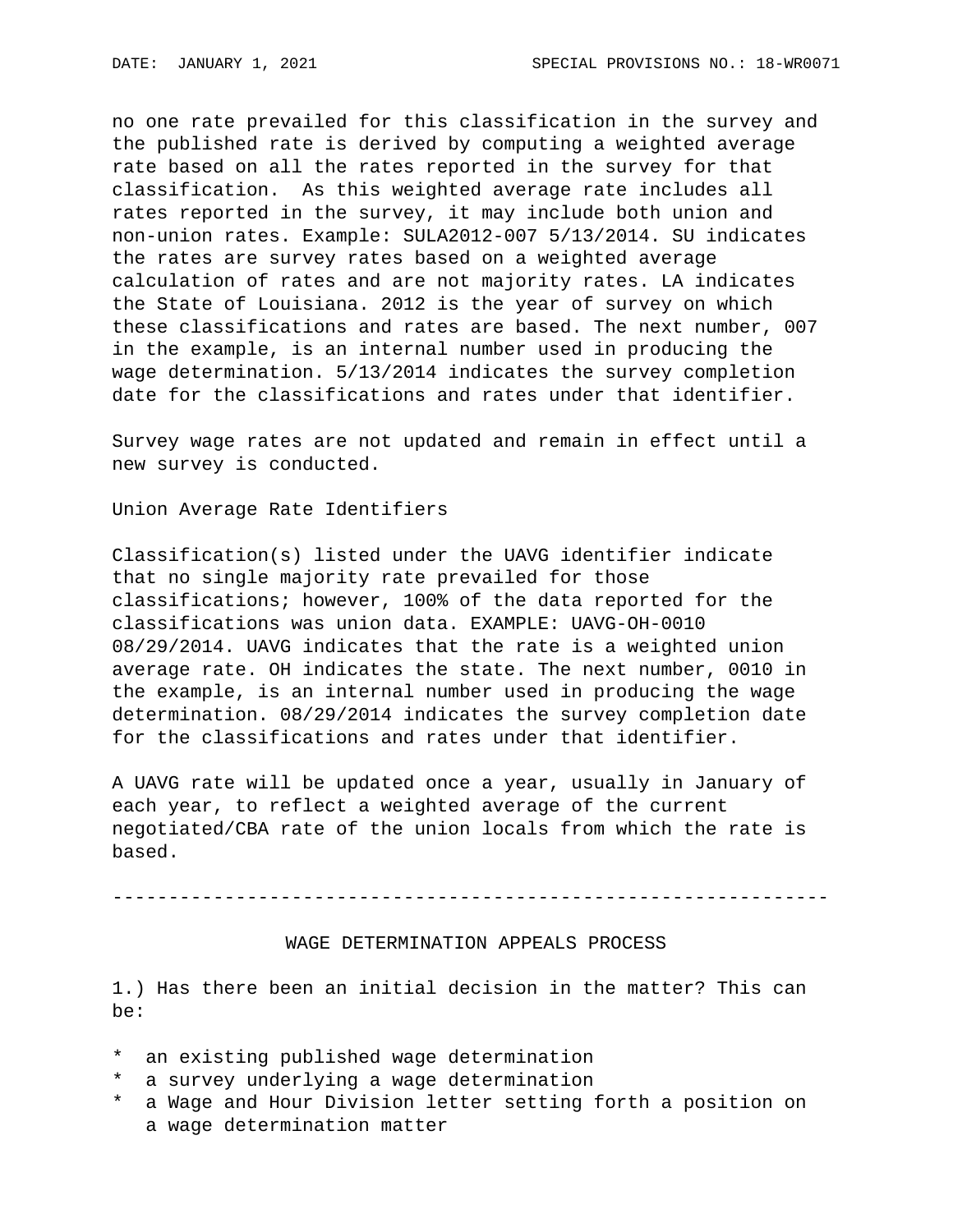\* a conformance (additional classification and rate) ruling

On survey related matters, initial contact, including requests for summaries of surveys, should be with the Wage and Hour Regional Office for the area in which the survey was conducted because those Regional Offices have responsibility for the Davis-Bacon survey program. If the response from this initial contact is not satisfactory, then the process described in 2.) and 3.) should be followed.

With regard to any other matter not yet ripe for the formal process described here, initial contact should be with the Branch of Construction Wage Determinations. Write to:

> Branch of Construction Wage Determinations Wage and Hour Division U.S. Department of Labor 200 Constitution Avenue, N.W. Washington, DC 20210

2.) If the answer to the question in 1.) is yes, then an interested party (those affected by the action) can request review and reconsideration from the Wage and Hour Administrator (See 29 CFR Part 1.8 and 29 CFR Part 7). Write to:

> Wage and Hour Administrator U.S. Department of Labor 200 Constitution Avenue, N.W. Washington, DC 20210

The request should be accompanied by a full statement of the interested party's position and by any information (wage payment data, project description, area practice material, etc.) that the requestor considers relevant to the issue.

3.) If the decision of the Administrator is not favorable, an interested party may appeal directly to the Administrative Review Board (formerly the Wage Appeals Board). Write to:

> Administrative Review Board U.S. Department of Labor 200 Constitution Avenue, N.W. Washington, DC 20210